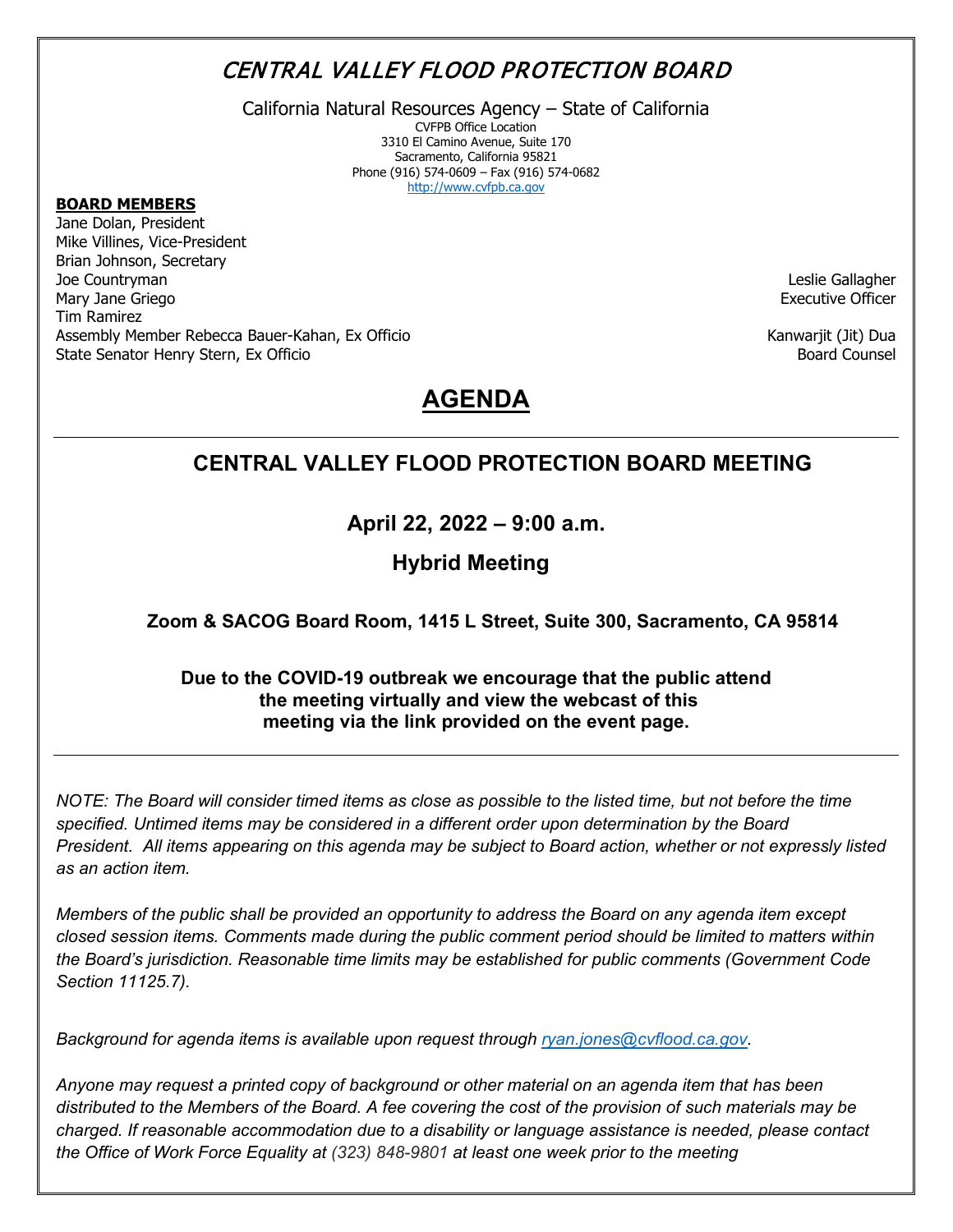#### California Central Valley Flood Protection Board Meeting, April 22, 2022

#### *PUBLIC COMMENTS FOR HYBRID BOARD MEETINGS:*

*These instructions outline how members of the public can access the virtual meeting and provide public comment. You can join the meeting from a desktop computer, laptop, mobile device, or telephone.*

*How to join the meeting by webinar:*

- *a) Go to the Central Valley Flood Protection Board website*
- *b) Navigate to the "Meetings" page*
- *c) Identify the current meeting, and click on the link to the meeting webcast:* <https://us06web.zoom.us/j/82143126329>
- *d) We recommend that you test out your device and internet connection well before attempting to join the meeting*
- *e) You will automatically be muted when joining as an attendee*

*How to join the meeting by telephone:*

- *a) Dial* 877 853-5257
- *b) Enter passcode: 821 4312 6329*
- *c) Please press mute until you are called upon to speak (\*6 to mute/unmute \*3 to raise/lower hand)*

#### *How to provide public comment:*

*Members of the public who wish to provide public comment on a particular agendized matter are encouraged to submit those comments prior to the meeting by emailing the Board Clerk at [Ryan.Jones@CVFlood.ca.gov.](mailto:Ryan.Jones@CVFlood.ca.gov) In the email subject line, indicate the meeting date and agenda item number. You can find the agenda item number below. In the body of the email, please include your name and who you represent (e.g., self, another person, an organization). Comments received prior to the meeting will be provided to the Board Members.*

*During the meeting, members of the public may provide comments on a particular matter (at or before the time the item is called) by emailing the Clerk at Ryan.Jones@CVFlood.ca.gov. In the email subject line, include the words "public comment" and the agenda item number. In the body of the email, please include your name and who you represent (e.g., self, another person, an organization). All written materials received by the Board in advance of or during the meeting are part of the public record and are kept by the Board.* 

*For those members of the public who choose to participate by phone, an opportunity for comment on each item will be given during the Board meeting. Please unmute yourself before providing your comments and mute yourself after concluding your comments. A speaker's time allotment is generally 3 minutes but is ultimately at the discretion of the Board.* 

#### *Background for agenda items is available electronically. Please*

*email the Clerk at [Ryan.Jones@CVFlood.ca.gov](mailto:Ryan.Jones@CVFlood.ca.gov) to request an electronic copy of any agenda item. Anyone may request a printed copy of background or other material on an agenda item that has been distributed to the Members of the Board. A fee covering the cost of the provision of such materials may be charged. If reasonable accommodation due to a disability or language assistance is needed, please contact the Office of Work Force Equality at (323) 848-9801 at least one week prior to the meeting.*

*For technical support during the meeting, please send your question to Questions@CVFlood.ca.gov.*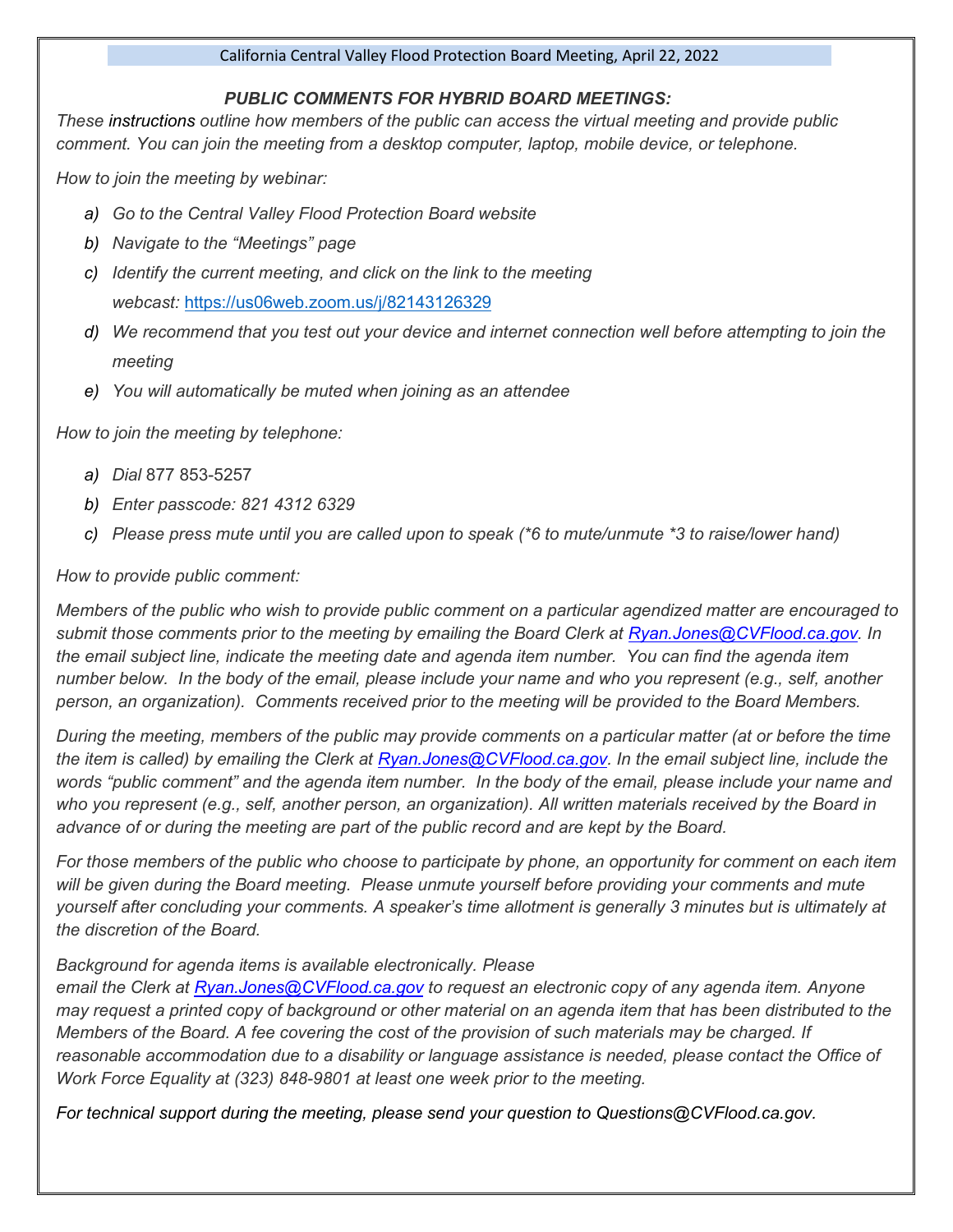## **1. WELCOME, INTRODUCTIONS, AND ANNOUNCEMENTS**

- **2. ROLL CALL/ESTABLISH A QUORUM** (Water Code § 8560)
- **3. APPROVAL OF MINUTES** (Action Item)
	- February 25, 2022 minutes

## **4. REVIEW OF AGENDA**

#### **5. CONSENT ITEMS** (Action Item)

A. Permit No. 18956-8, California High Speed Rail Authority, Cross Creek Viaduct Project *(Mike Zelazo, Plan Implementation and Compliance Branch, Board Staff)*

Consider approval of Permit No. 18956-8 to construct a portion of the California High Speed Rail (HSR) alignment through the Cross Creek Floodway in Kings County. The Cross Creek Viaduct Project (Project) includes approach embankments, a 2,500-ftlong bridge across Cross Creek, installation of piles and concrete columns, construction of a deck and derailment barriers, and placement of rock slope protection and a concrete apron in the creek bottom for site access. The Project is located approximately six miles north-northwest of Corcoran, bounded to the east by State Route 43 and to the west by the BNSF rail line, which intersect to form the southern boundary. The Board approved other HSR projects at northern alignments in Permit Nos. 18956-1 in 2015, 18956-2 in 2016, 18956-3 in 2020, and 18956-4 and 18956-5 in 2021.

B. Permit No. 19467 River Partners, *(Deb Biswas, Operations Branch, Board Staff)*

Consider approval of Permit No. 19467 to implement 86 acres of habitat restoration under the Sacramento River Salmonid Stranding Reduction and Floodplain Habitat Restoration Project at the Willow Bend Preserve. The proposed alteration includes grading approximately 86 acres of waterside floodplain creating positive drainage away from the levee, creating a waterside pond and swale in the floodplain; installing a flow control gate structure to regulate the flow quantity and pond water; installing a 1 foot diameter high-density polyethylene drain pipe through the existing riverbank revetment; installing irrigation lines approximately 3 feet below ground surface; and planting approximately 2,506 trees, 4,552 shrubs, and 2,685 herbaceous species. The project site is located approximately 11 miles north of Colusa and 3 miles south of Princeton along the left (east) bank of the Sacramento River between River Mile (RM) 158.4 and RM 159.2. (Colusa County)

C. Permit No. 19627 AMPM Bruce at 32, Inc. *(Humberto Negrete, Operations Branch, Board Staff)*

Consider approval of Permit No. 19627 to construct a gas station facility consisting of a 3,800 square foot convenience store, nine (9) pump stations under a 5,500 square foot canopy, a 1,200 square foot car wash, parking facilities, trash enclosure, landscaping, site lighting, signage, and utility pole. The proposed facility is located along the left (west) bank of Dead Horse Slough, at the southeast corner of the intersection of State Highway 32 and Bruce Road, approximately 2.5 miles northeast of the City of Chico. (Butte County)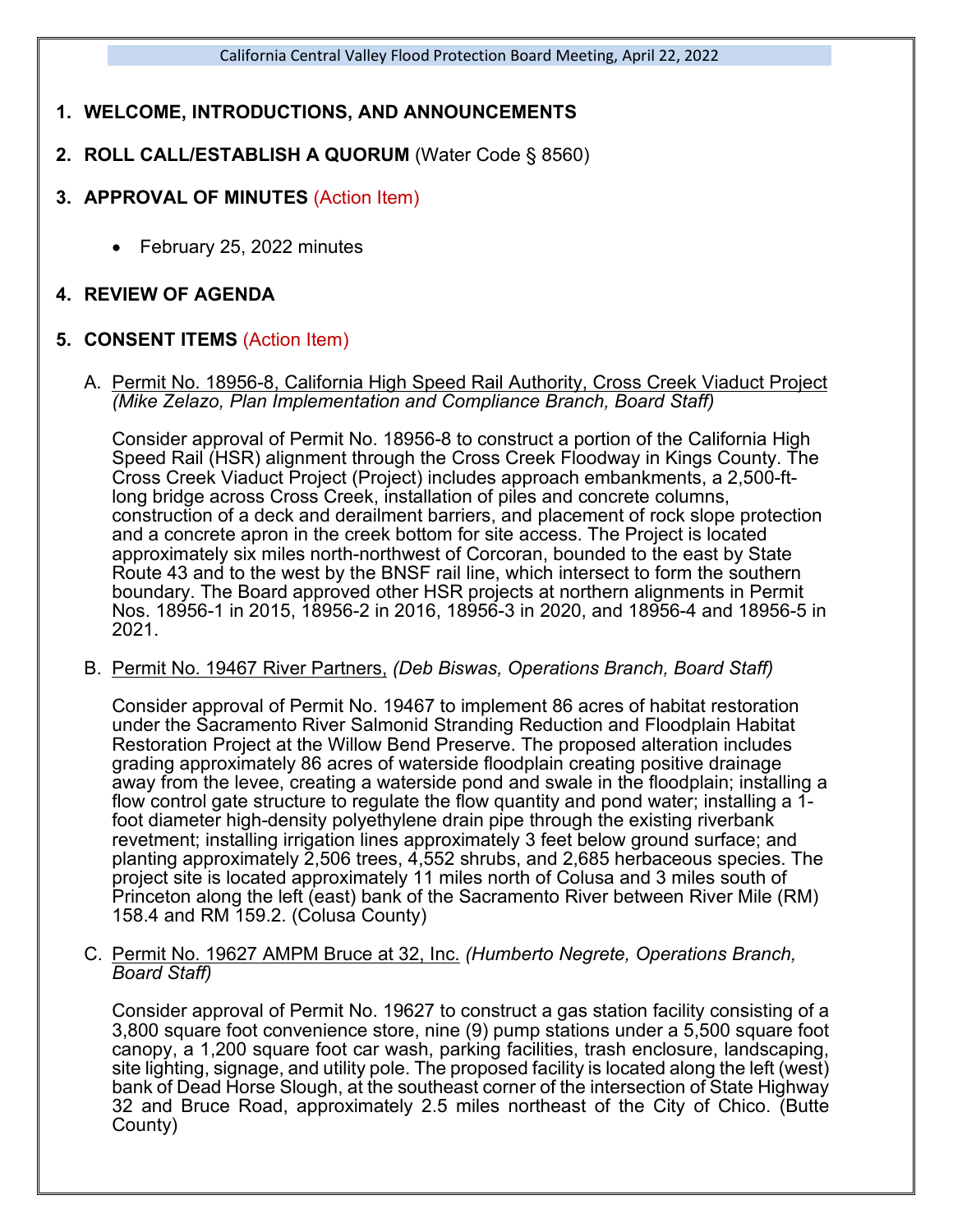D. Permit No. 19630 San Joaquin County - Mormon Slough Bridge Repairs (Br. No. 29C0235) *(Jacqueline Hoang, Operations Branch, Board Staff)*

Consider approval of Permit No. 19630 to authorize the existing Mormon Slough Bridge (Br. No. 29C0235), constructed in 1957, and to install concreted-rock slope protection on both abutments and piers of the bridge within the Mormon Slough floodway. The project also includes placing methacrylate treatment on the bridge deck to seal cracks and installing partial height steel column casing at bridge columns 1, 2, 4, 5, and 8 of bent 3. The project is located about 700 feet south of the E. Scotts Avenue and S. Aurora Street Intersection in the City of Stockton. (San Joaquin County).

**6. PUBLIC COMMENT** (non-agenda items only)

## **7. LEGISLATIVE UPDATE (Informational)**

A. An update on pertinent State legislation and federal news will be included in the Executive Officer Report.

## **8. UNITED STATES ARMY CORPS OF ENGINEERS (Informational)**

A. Mormon Slough Levee Systems *(Eric Miao, Operations Branch, Board Staff; Juan Gonzalez, Chief, Inspection Section, U.S. Army Corps of Engineers)*

Presentation of Levee Inspection Results for four (4) Mormon Slough Levee Systems. The four systems are: 1. Mormon Slough - Calaveras River right bank - RD 2074, 2. Mormon Slough - Diverting Canal right bank, 3. Mormon Slough left bank along RR tracks - Unit 16, and 4. Mormon Slough right bank - Unit 15 east. (San Joaquin County).

# **9. DEPARTMENT OF WATER RESOURCES ITEMS**

A. Monthly Report of the Department of Water Resources *(Steve Rothert, Manager, Division of Multibenefit Initiatives, Department of Water Resources)* **(Informational)**

Steve Rothert will provide a brief update on the public review draft of the CVFPP 2022 Update.

B. Department of Water Resources Maintenance Area Budget Hearing for Fiscal Year 2022-2023 *(Mark List, FMO, Department of Water Resources)* (Action Item)

The Central Valley Flood Protection Board will hold a hearing to consider approval of the Department of Water Resources Fiscal Year 2022-2023 Maintenance Area Budget.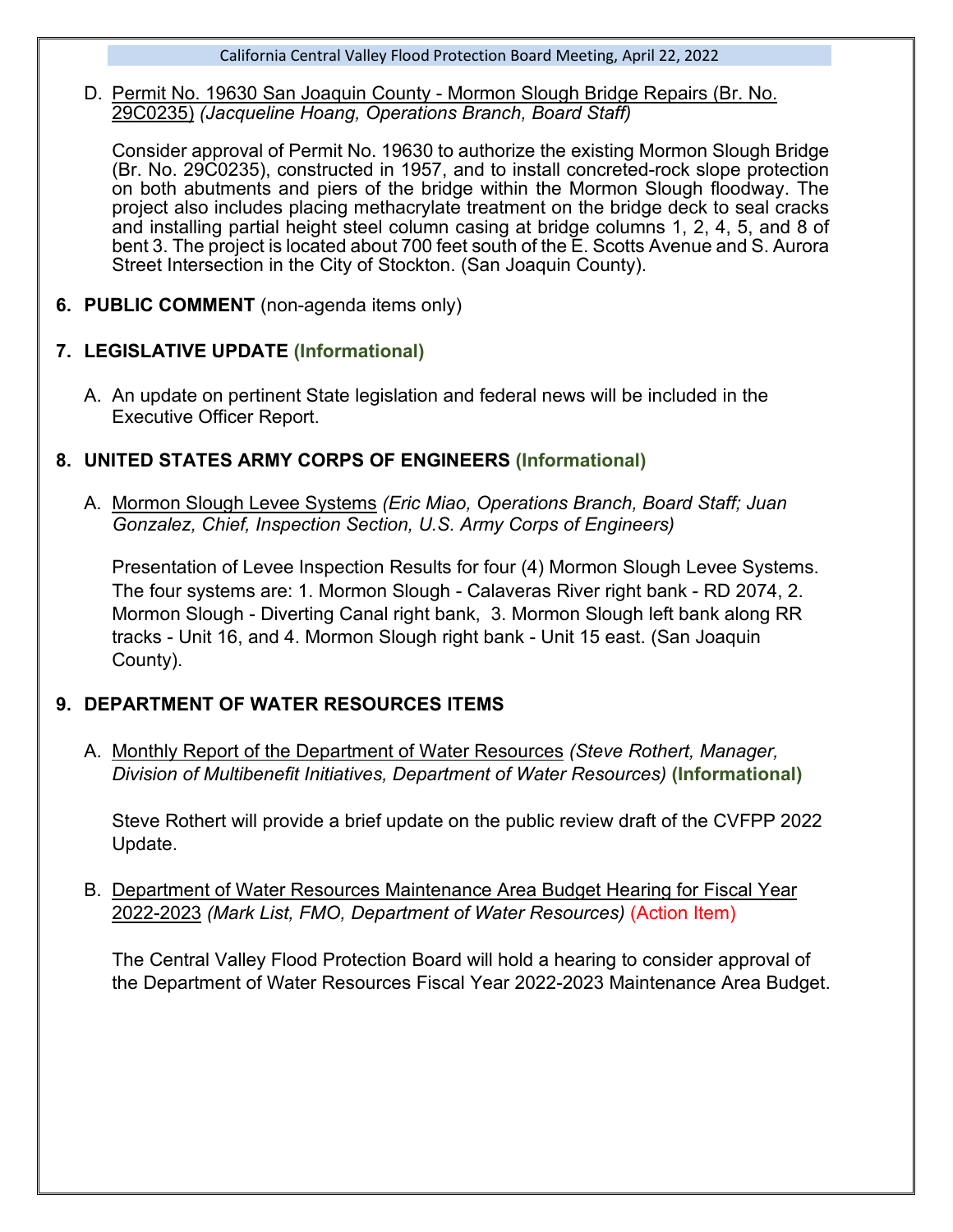#### **10. BOARD ITEMS** (Action Items)

A. Statement of No Objection, Merced County, Black Rascal Creek Flood Control Project *(Mike Zelazo, Plan Implementation and Compliance Branch, Board Staff)*

Consider approval of a Statement of No Objection to be issued to the U.S. Army Corps of Engineers (USACE) pursuant to 33 USC 408 (Section 408) requesting that USACE evaluate the Section 408 request to alter levees of the Sacramento River Flood Control Project (SRFCP) in the unincorporated area of eastern Merced County. Merced County proposes to construct a flood detention basin and realign Black Rascal Creek within the Black Rascal Diversion Unit Nos. 1 and 2 of the SRFCP approximately five miles east-northeast of Merced.

B. Statement of No Objection, Yolo County Service Area No. 6, Mid-Valley Area Phase III Levee Reconstruction Project, Site 11 *(Mike Zelazo, Plan Implementation and Compliance Branch, Board Staff*)

Consider approval of a Statement of No Objection to be issued to the U.S. Army Corps of Engineers (USACE) pursuant to 33 USC 408 (Section 408) requesting that USACE evaluate the Section 408 request to alter levees of the Sacramento River Flood Control Project (SRFCP) in the vicinity of Knights Landing. Yolo County Service Area No. 6 proposes to construct a stability berm and a seepage berm at Site 11 on the right (west) levee of the Sacramento River within Unit 127 of the SRFCP approximately three miles east-southeast of Knights Landing. The project is funded by a grant through the California Department of Water Resources Small Community Flood Risk Reduction Program.

C. Statement of No Objection, Sacramento River West Side Levee District, Grimes Floodplain Restoration and Levee Resiliency Project *(Mike Zelazo, Plan Implementation and Compliance Branch, Board Staff)*

Consider approval of a Statement of No Objection to be issued to the U.S. Army Corps of Engineers (USACE) pursuant to 33 USC 408 (Section 408) requesting that USACE evaluate the Section 408 request to alter levees of the Sacramento River Flood Control Project (SRFCP) in the vicinity of Grimes in Colusa County. The Sacramento River West Side Levee District proposes to construct 1.8 miles of a seepage slurry cutoff wall along the right (west) levee of the Sacramento River within Unit 131 of the SRFCP. The project is funded by a grant through the California Department of Water Resources Small Community Flood Risk Reduction Program.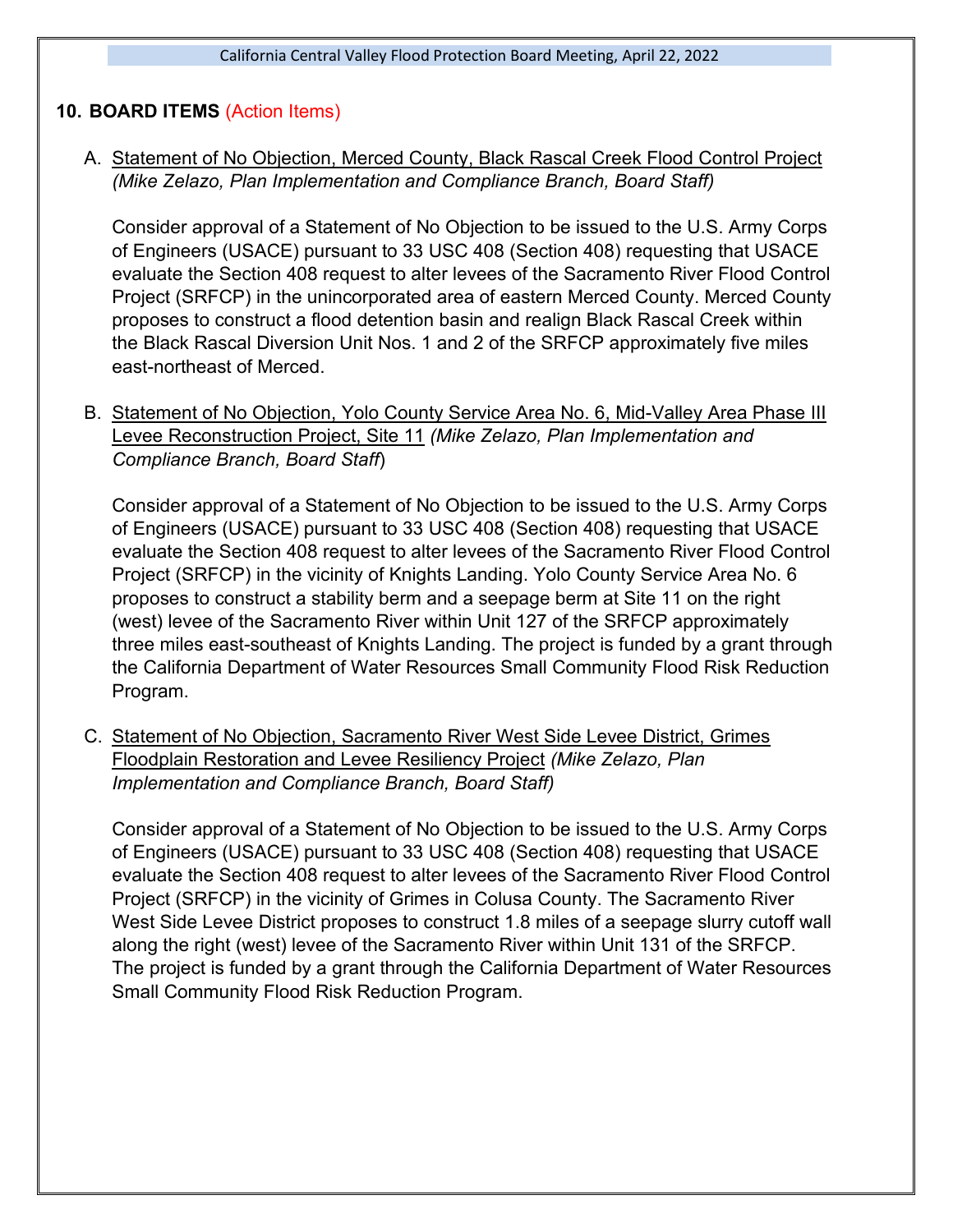D. Resolution 2022-06, Project Partnership Agreement and Local Project Partnership Agreement, West Sacramento Project (*Mike Zelazo, Plan Implementation and Compliance Branch, Board Staff, and Vance Cave, Department of Water Resources*)

Consider adopting Resolution 2022-06, which approves the Project Partnership Agreement, between the Federal Government, represented by the U.S. Army Corps of Engineers, the State of California, represented by the Central Valley Flood Protection Board (Board), and the local sponsor represented by the West Sacramento Area Flood Control Agency (WSAFCA); and the Local Project Partnership Agreement, between the Board and WSAFCA; which describes the obligations of the federal and non-federal sponsors to complete construction activities and the cost share of the West Sacramento Project.

## **11. EXECUTIVE OFFICER'S REPORT** (Documents Submitted for Board Member review)

- A. Update on the Board's Administration
- B. Update on the activities of the Operations Branch
- C. Update on the activities of the Plan Implementation and Compliance Branch
- D. Update on the activities of the Environmental Services and Land Management Branch
- E. Update on the activities of the Flood Planning and Programs Branch

# **12. BOARD COMMENTS AND COMMITTEE UPDATES**

# **13. UPCOMING MEETINGS AND TOPICS FOR THE BOARD**

- Board Workshop, May 13, 2022 (TBD)
- Coordinating Committee, May 25, 2022 (TBD)
- Board Meeting, May 27, 2022 (Hybrid/CNRA)

# **14. CLOSED SESSION**

- A. Pursuant to the authority of Government Code section 11126 (e)(i). To discuss litigation: Security National Insurance Co. vs. Central Valley Flood Protection Board, et al., San Joaquin County Superior Court Case No. STK-CV-UED-2019-12115. *(Kanwarjit (Jit) Dua, Board Counsel)*
- B. Pursuant to the authority of Government Code section 11126 (e)(i). To discuss litigation: Liam Meyer v. Central Valley Flood Protection Board, et al., Sacramento County Superior Court Case No. 34-2020-00276397. (Kanwarjit (Jit) Dua, Board Counsel)
- C.Pursuant to the authority of Government Code section 11126 (e)(i). To discuss litigation: The People of The State vs. Yeung Farms Enterprises, Superior Court of the State of California, County of Yolo CV-2020-330. (Kanwarjit (Jit) Dua, Board Counsel)